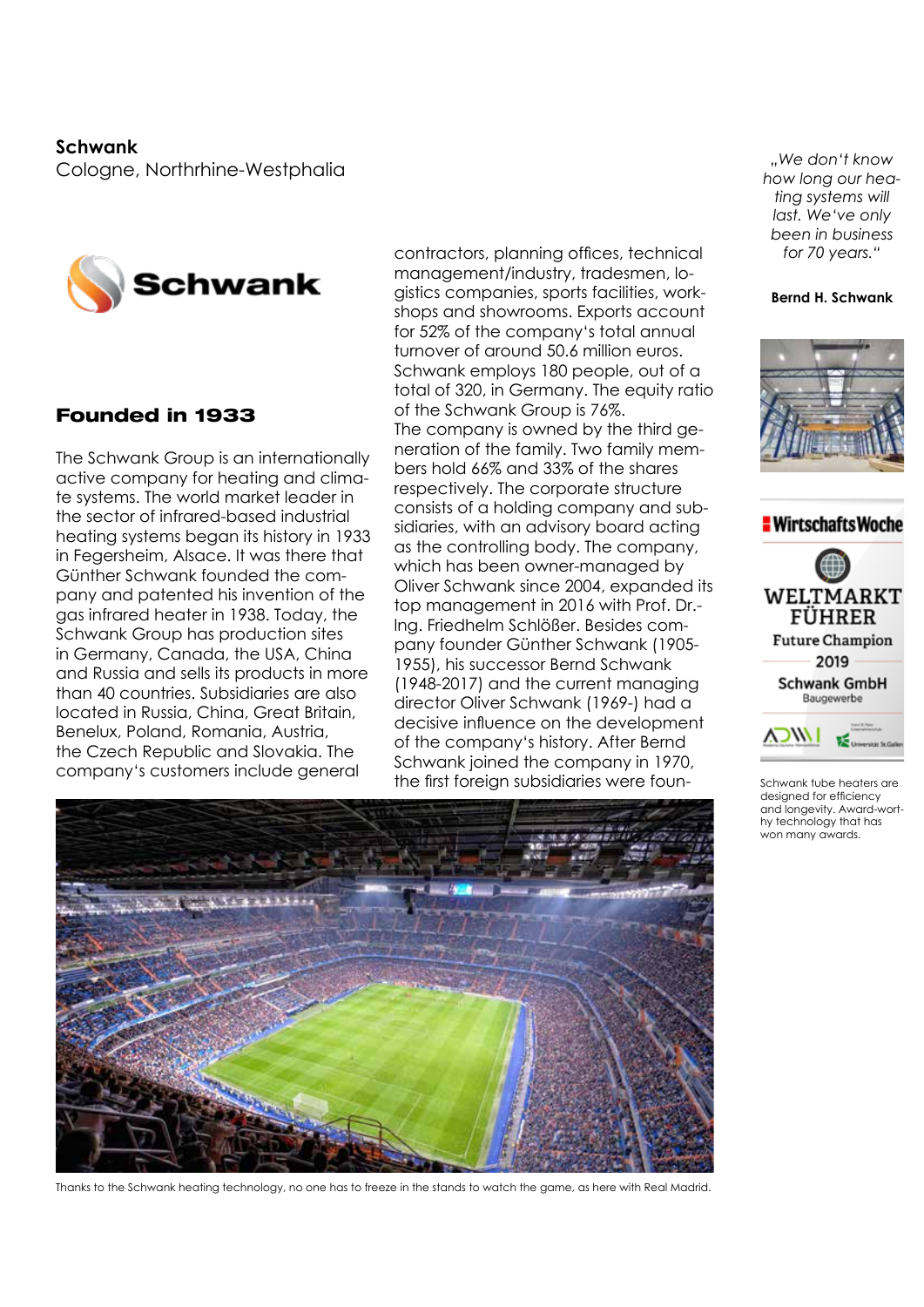ded. The next milestone in the company's history was the first hybrid system with heat recovery in 1988. In 2008 the Schwank Group celebrated its 75th anniversary and in 2009 the sale of 2 million infrared radiators. The Handelsblatt elected Schwank as one of Germany's top 100 medium-sized companies. In 2013 and 2017, Schwank won the Industry Award. Wirtschaftswoche named the company a world market leader in 2017, 2018 and 2019. In 2017, Schwank was able to present the tube heater with combustion mix. In 2018, the company was named one of the most innovative medium-sized companies, and in 2019, the Schwank Group was pleased to announce a record turnover of 50.6 million euros and the world premiere

of a luminous heater with combustion mix. In addition to in-house and external training and education, the Schwank Group lives up to its corporate responsibility by running and promoting external projects. Examples include the Chair of Cost Engineering at the University of Applied Sciences Südwestfalen, where Master's students of industrial engineering are trained, and the cooperation with the Technical University of Cologne. The work of the Association of German Engineers (VDI) is also supported, as well as the examination and steering committees of the Cologne Chamber of Industry and Commerce and the South Westphalian Chamber of Industry and Commerce in Hagen.

### Social responsibility

Schwank considers the training of industrial and commercial employees to be a social responsibility of the company. In addition to internships for pupils and students, Schwank also offers the opportunity to write practice-related bachelor's and master's theses. Scientific supervision is provided by employees of the company. In addition, Schwank organises and conducts its own university seminars. In addition to the Association of German Engineers (VDI), the company has been cooperating with several universities and research institutes in Germany and abroad for many years.



As the market leader in the field of infrared technology (luminous and tube heaters), Schwank already heats more than 30 million square metres of logistics space in an energy-saving way.







Innovation from its beginnings in Fegersheim, Alsace, to the new building in Cologne-Niehl and today - the world's first Gas-lnfrared heater is just one of the many patents Schwank can lay claim to.